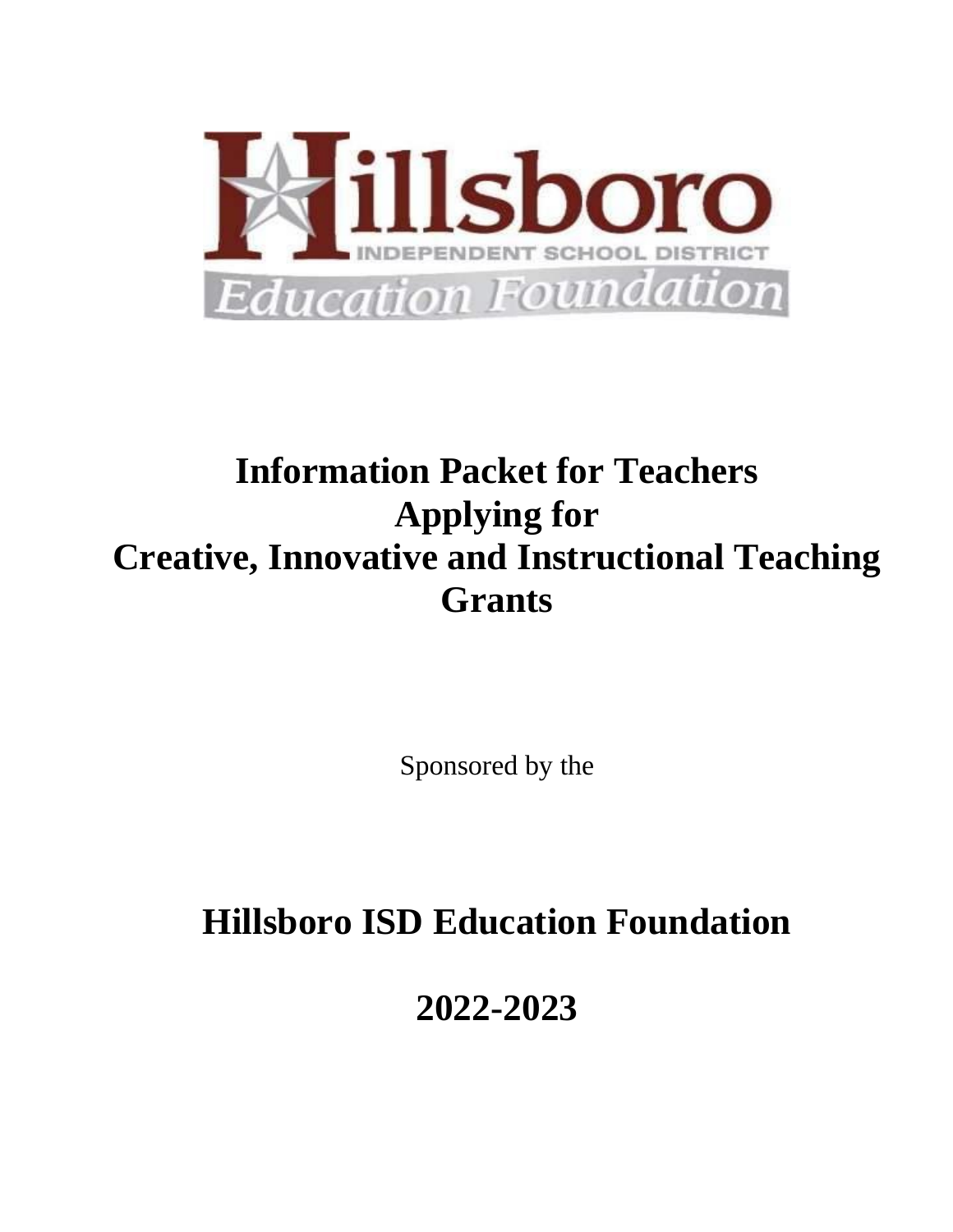

### **Grant Application Package**

Table of Contents

- Hillsboro Independent School District Education Foundation Mission Statement-Page 3
- Hillsboro Independent School District Education Foundation Board of Directors-Page 3
- Guidelines for Grant Application-Pages 4-6
- Purpose-Page 4
- Responsibilities of Grant Recipients-Page 4
- Scope and Requirements-Page 5
- Application Process-Page 5-6
- Selection Process-Pages 6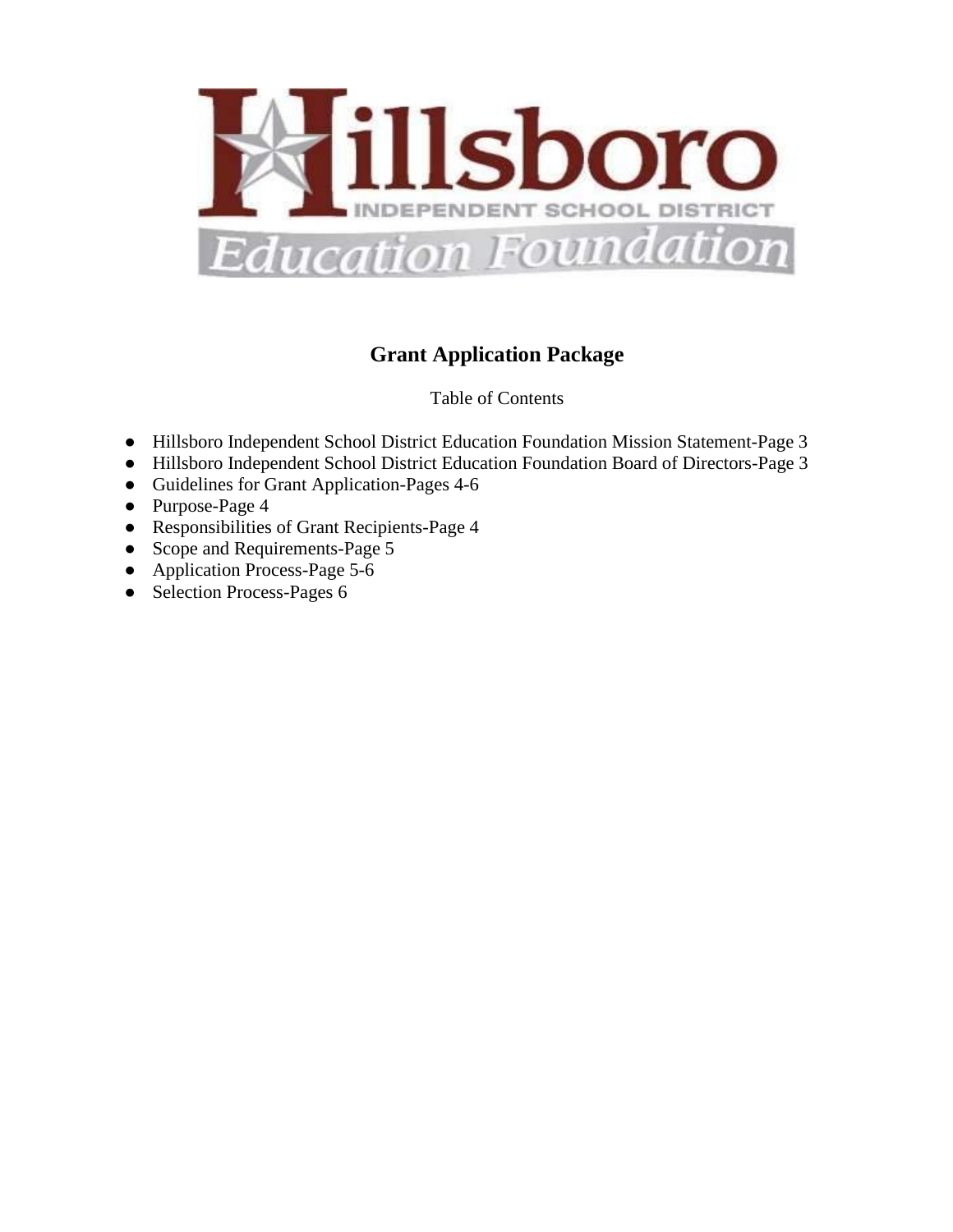

The *MISSION* of the Hillsboro ISD Education Foundation partners with the community to provide resources to enrich teaching, inspire learning, and maximize innovative opportunities for all students in the Hillsboro School District.

The *GOALS* are:

- Strengthen and enrich learning through the development of innovative programs
- Support additional training and resources for educators of the Hillsboro School District
- Provide the tools to prepare students for future success
- Inspire parents and community members to participate with the school system to enrich education
- Build community support and positive attention for the Hillsboro School District
- To incentivize and reward academic excellence

The Hillsboro ISD Education Foundation seeks to award grants for exceptional projects and programs proposed by Hillsboro ISD educators.

#### **Hillsboro Independent School District Education Foundation Board of Directors**

#### **Officers**

| President                                                                       | Pam Hamilton                     |
|---------------------------------------------------------------------------------|----------------------------------|
| Co-Vice Presidents Finance & Governance Dr. Kerry Schindler & Cathryn Patterson |                                  |
| Vice President Programs                                                         | <b>Sharon Fitch</b>              |
| Vice President Development                                                      | Heidi Teague                     |
| Co-Vice Presidents Marketing & Events                                           | Laurie McDonald & Dayna Marshall |
| Secretary                                                                       | Iris Verduzco                    |
| President-elect                                                                 | Heidi Teague                     |
|                                                                                 |                                  |

#### **Other Board of Directors**

Misael Alvarado Brooke Seely Glenda Brown Kara Mackey Aaron McGregor Peter Zarate III Patricia Beavers

Wendie Hernandez Stephanie Vantreese

**Ex-officio - Hillsboro ISD Board of Trustees –** Stephanie Johnson **Ex-officio** - **Hillsboro ISD Superintendent of Schools**-Vicki Adams **Executive Director-**Deb Hanson **Director of Communications**-Anissa Faris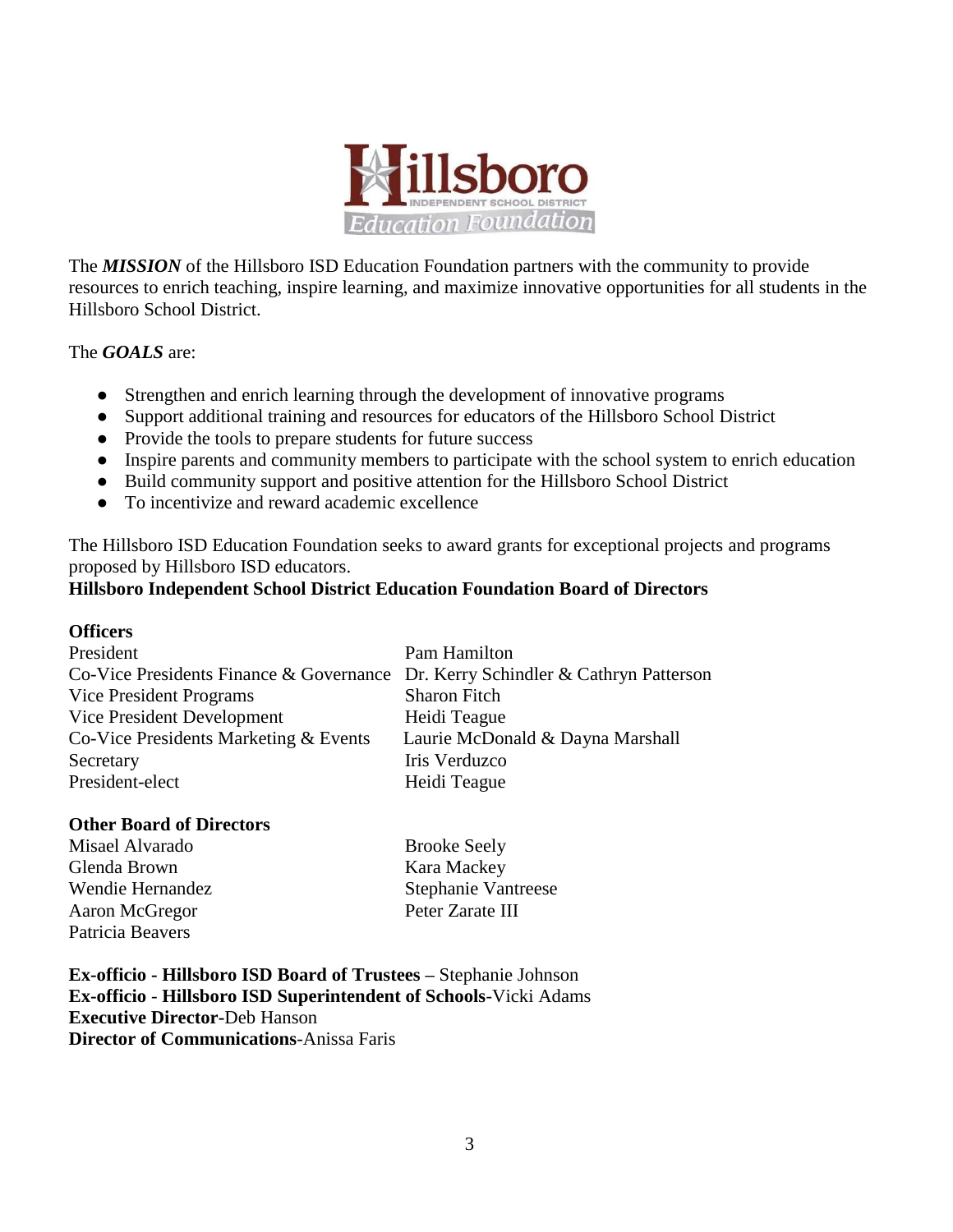Hillsboro Independent School District Education Foundation 121 East Franklin Street Hillsboro, Texas 76645 Phone: 254-582-8585 FAX: 254-582-4165 hisdeducationfoundation.org



#### **Purpose:**

HISDEF grants are designed to encourage, facilitate, recognize and reward innovative **OR** creative instructional approaches. This can be a new project or an enhancement of an existing grant.

Persons Eligible to Apply for Grants: Individuals or teams of individuals employed by HISD who are involved in the instruction of students.

Award of Funds: Grants of up to \$900 will be awarded to individual teachers. Grants of up to \$1,750 will be awarded to campus teams, departments and district initiated programs or projects. The number of awards will depend on funds available from HISDEF.

Applicants will be notified of decisions in August and materials will be ordered immediately. Grant projects will be completed prior to the end of the current school year.

No written evaluation of the grant will be required.

#### **Responsibilities of Grant Recipients:**

- 1. Use the materials for the purpose intended.
- 2. Agree to share successful procedures in staff development sessions.
- 3. Inform parents about student opportunities with the grant received.
- 4. Submit a video prior to the end of the school year showing grant materials being used in the classroom.
- 5. EOY-Teacher answers questionnaire- How did you share this with your parents? Share in staff development?
- 6. Showcase at E3 when possible.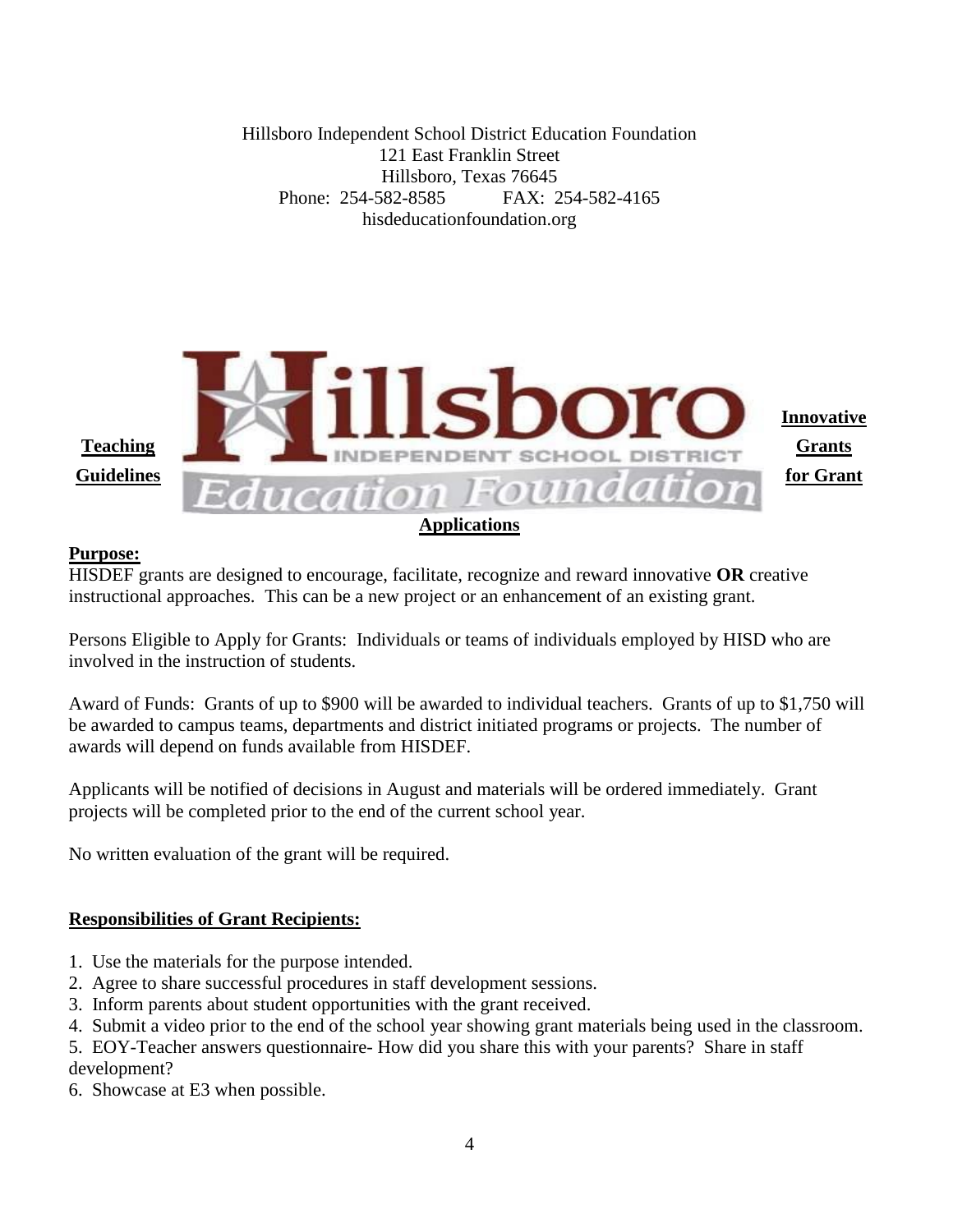#### **Scope and Requirements:**

Instructional approaches or projects designed to begin during the 2022-23 school year and which meet the selection criteria will be considered. Grants may fund instructional and classroom materials, parent involvement programs, or any activity or material which supports higher levels of student academic achievement. Materials and equipment purchased with HISDEF funds from this grant become property of the Hillsboro ISD and must be identified accordingly.

Grants must be in compliance with campus goals and standards. All applications require a principal's signature to ensure the alignment of the project with district curriculum goals.

Grant awards are based on the demonstrated needs of the project and the funds available. An award may cover only a portion of the entire project cost. A **detailed** budget is essential for projected costs, describing how the entire budget will be spent. Shipping costs must be included. Totals **must be accurate.**

All expenditures for equipment or supplies must be consistent with the description outlined in the application. The Grant Committee must approve changes to the project before expenses will be reimbursed.

Grants are not intended to pay for college or graduate school courses, or programs for which funds are otherwise available. Grant money is not awarded by Hillsboro ISD Education Foundation Board for the purpose of funding Hillsboro ISD stipends. Hillsboro ISD grants also may not be used to purchase materials, such as core curriculum text and standard school supplies, which should be covered in the school's operating budget. If a grant recipient is reassigned to a different position, the items funded by the grant award must remain in the designated area for which that grant was originally written.

#### **Application Process:**

*Grant Applications must be submitted to the Hillsboro ISD Education Foundation on or before July 15, 2022 at 4:00 P.M. in both of the following formats.*

- *1) Email – Email application as an attachment to [hanson@hillsboroisd.org](mailto:hanson@hillsboroisd.org)*
- *2) Six Hardcopies with signatures on the cover sheet must be brought to the HISD Education Foundation Office, 121 East Franklin Street.*
- Applications must be reviewed by the Campus Leadership Team to ensure a correlation with campus programs, and signed by the principal before the application is submitted.
- Signed applications are due to the Hillsboro ISD Education Board no later than the date